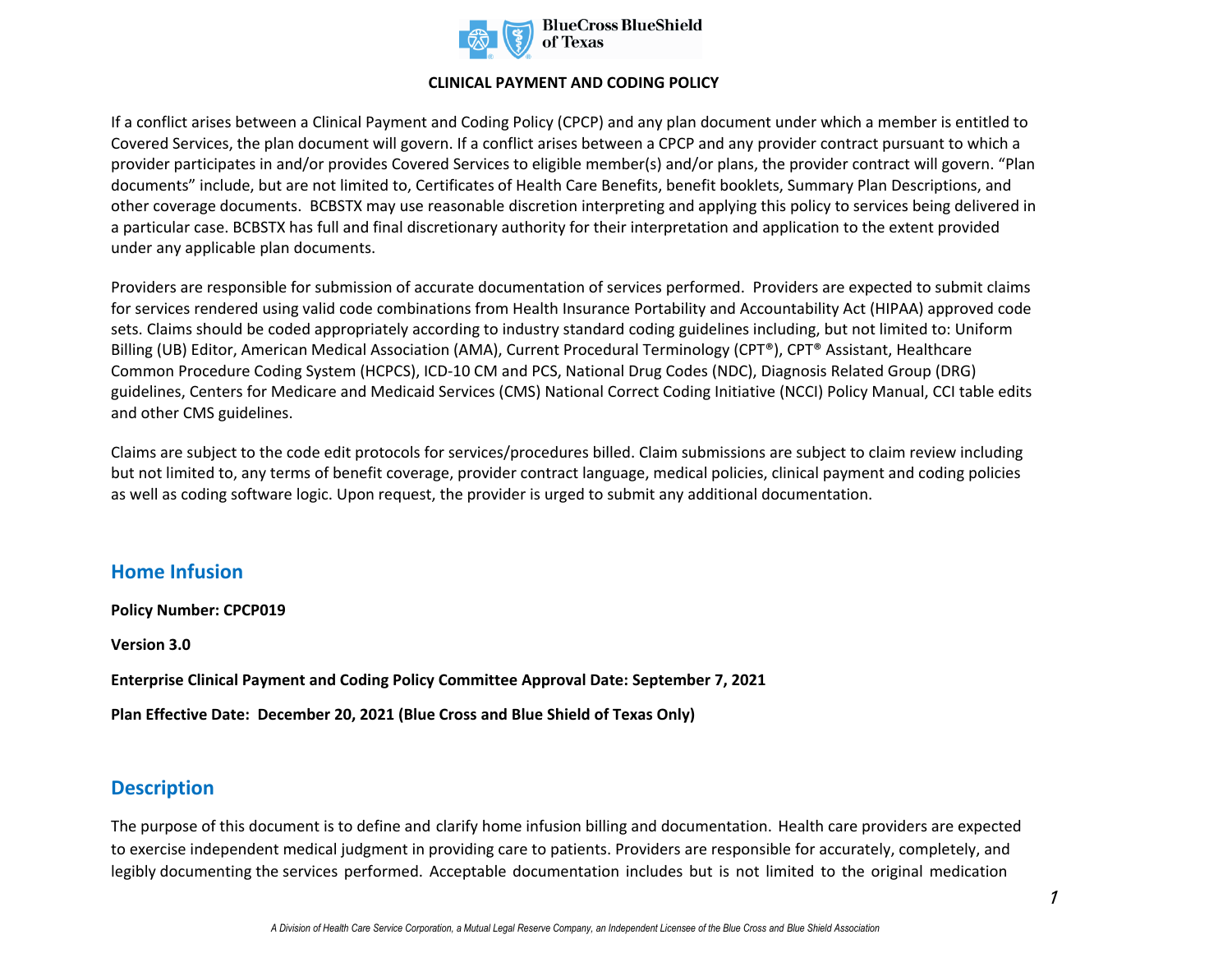

order, plan of care or treatment plan, pharmacy order preparation notes, medication administration records, delivery/shipment information if applicable. Claims submitted are expected to reflect services rendered using valid codes from HIPAA-approved code sets.

## **Definitions:**

**Drug:** A drug is defined as:

- A substance recognized by an official pharmacopoeia or formulary.
- A substance intended for use in the diagnosis, cure, mitigation, treatment, or prevention of disease.
- A substance (other than food) intended to affect the structure or any function of the body.
- A substance intended for use as a component of a medicine but not a device or a component, part, or accessory of a device.
- Biological products are included within this definition and are generally covered by the same laws and regulations, but differences exist regarding their manufacturing process (chemical process versus biological process).

Note: J1642, A4216 and A4218 are considered Supply codes for Home Infusion services and are not eligible for separate reimbursement based on fee schedules and/or applicable provider contract provisions (drugs, etc.). Oral drugs, including oral nutrition; inhaled drugs; topical medications; osteoarthritis drugs; and Intradialytic Total Parental Nutrition (IDPN) are also not reimbursable when billed as a home infusion service.

**Per diem:** The term "per diem" represents each day that a given patient is provided access to a prescribed therapy, beginning with the day the therapy is initiated and ending with the day the therapy is discontinued. The expected course and duration of the treatment shall be determined by the plan of care as prescribed by the ordering physician and documented appropriately.

#### **Administrative Services**

- Coordination of benefits with other insurers
- Verification of insurance eligibility and extent of coverage
- Obtaining certificates of medical necessity and other required documentation
- Obtaining prior authorizations
- Patient financial services, billing, and account collection activities
- Licensure and regulatory compliance
- Maintenance and storage of medical and reimbursement records
- Inventory and facility maintenance
- Patient education materials
- Maintaining appropriate licensure, and/or accreditation, which may include JCAHO or similar-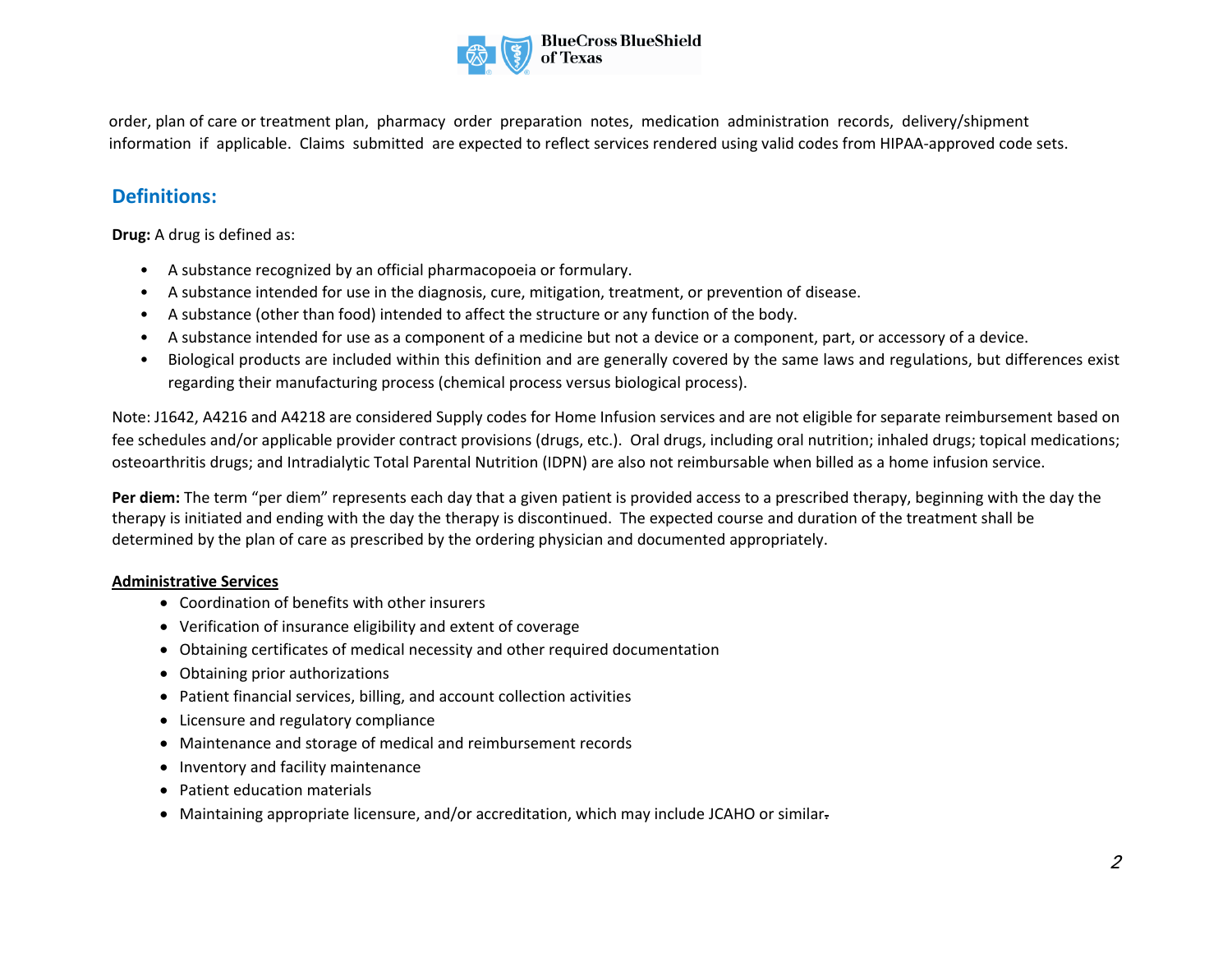

#### **Pharmacy Professional Services**

#### **(a) Dispensing**

- Medication profile set-up and drug utilization review
- Monitoring for potential drug interactions
- Sterile procedures including intravenous admixtures, clean room upkeep, vertical and horizontal laminar flow hood certification, and all other biomedical procedures necessary for a safe environment
- Compounding of medications
- Patient counseling as required under OBRA 1990

#### **(b) Clinical Monitoring**

- Development and implementation of pharmaceutical care plans
- Pharmacokinetic dosing
- Review and interpretation of patient test results
- Recommending dosage or medication changes based on clinical findings
- Ongoing pharmacy patient assessment and clinical monitoring
- Other professional and cognitive services as needed to clinically manage patient's pharmacy care

#### **(c) Pharmacy Professional Services**

- Comprehensive knowledge of vascular access systems
- Continuing education to professional pharmacy staff
- Removal, storage and disposal of infectious waste
- Maintaining accreditation requirements
- Maintaining insurance requirements {e.g. liability), including compliance with all state and federal regulations related to minimum insurance coverage

#### **Care Coordination**

- Patient admission, including communication with other medical professionals, patient assessment, and opening of the medical record
- Patient/caregiver education, including providing training and patient education materials
- Clinical coordination of infusion services care with physicians, nurses, patients, patient's family, other providers, caregivers and case managers
- Patient discharge services, including communication with other medical professionals and closing of the medical record
- Clinical staff availability 24 hours/day, 7 days/week *for* questions and/or problems
- Development and monitoring of nursing care plans
- Coordination, education, training and management of field nursing staff (or subcontracted agencies)
- Delivery of medication, supplies and equipment to patient's home or designated alternate site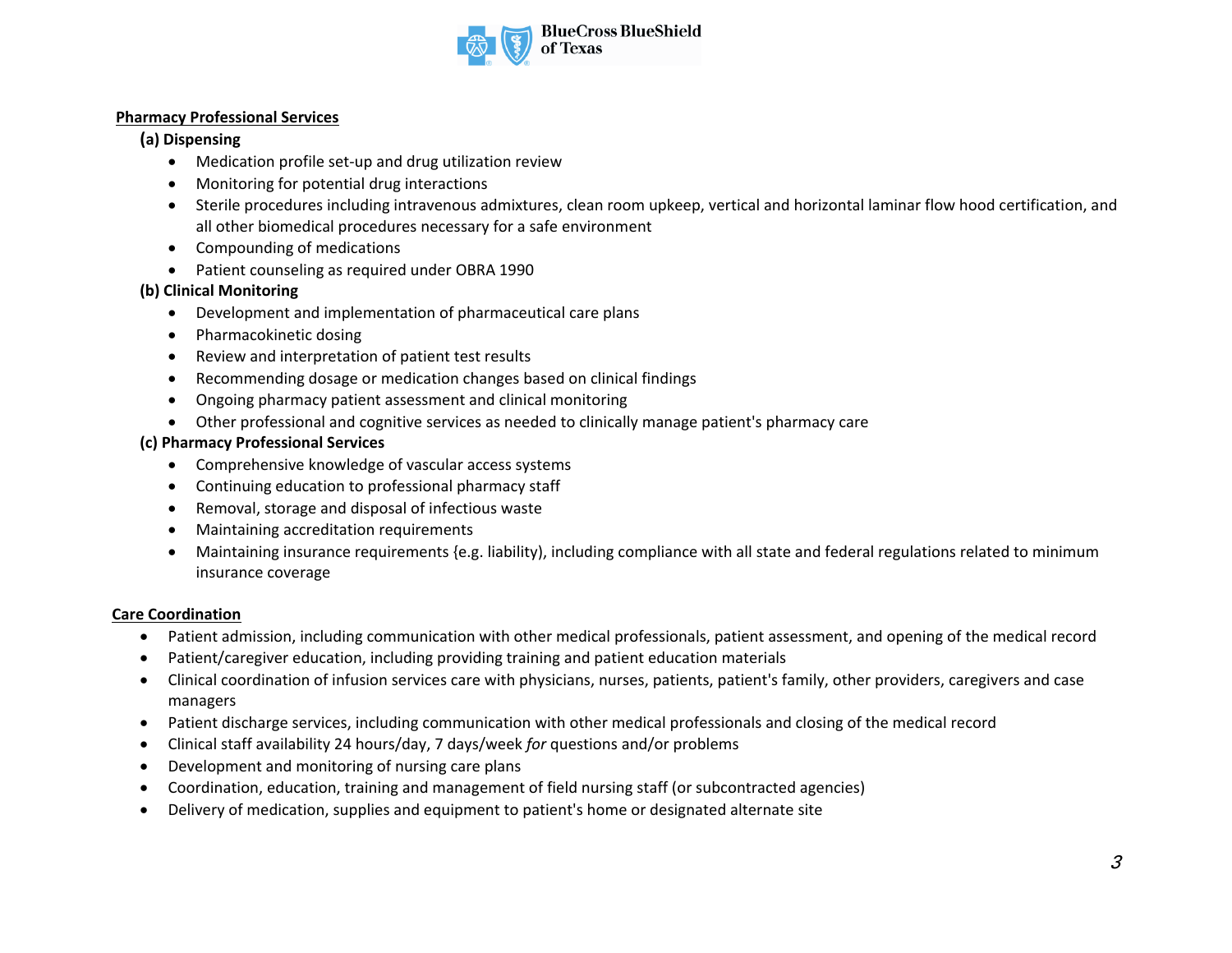

# **Reimbursement Information:**

The Plan reimburses home infusion therapy services on a per diem basis only when an actual drug infusion is administered that day. Per diem billing codes HCPCS: Home Therapy Services S9490-S9590; Home Infusion Therapy S5497-S5523 and S9325-S9379 include:

- Administrative services
- Professional pharmacy services
- Care coordination
- All necessary supplies and equipment, including delivery for the effective administration of infusion, specialty drug and nutrition therapies which includes but is not limited to:
	- o Durable Medical Equipment (DME) (pumps, poles and accessories) for drug and nutrition administration, equipment maintenance and repair
	- $\circ$  Short peripheral vascular access devices, needles, gauze, non-implanted sterile tubing, catheters, dressing kits and flushing kits
	- o Heparin and saline
	- $\circ$  Solutions used to dilute, reconstitute or administer substances, drugs or medications

Injectable therapies, including but not limited to subcutaneous or intramuscular, are payable only when billed on the same day as an approved medical intravenous therapy and/or the injectable therapy requires administration by a registered nurse. Self-administered therapies are not reimbursable, with the exception of factor/hemophilia clotting products.

Per diem codes S9537, S9542, S9558, S9559, S9560 and S9562 are incidental to drug reimbursement are not separately reimbursable.

### **Total Parenteral Nutrition (TPN) per diem codes (S9364, S9365, S9366, S9367, S9368).**

- **The following products are included in the TPN Per Diem rate and are not separately reimbursable:**
	- o Non-specialty amino acids (e.g., Travasol®, Aminosyn®, FreAmine®)
	- o Concentrated dextrose (e.g., D10, D20, D40, D50, D60, D70)
	- o Sterile water
	- o Electrolytes (e.g., CaCl<sub>2</sub>, KCl, KPO<sub>4</sub>, MgSO<sub>4</sub>, NaAcetate, NaCl, NaPO<sub>4</sub>)
	- o Standard multi-trace element solutions (e.g., MTE3, MTE4, MTE5, MTE7)
	- o Standard multivitamin solutions (e.g., MVI12 or MVI13)
	- $\circ$  Added trace elements not from a standard multi-trace element solution (e.g., chromium, copper, iodine, manganese, selenium, zinc)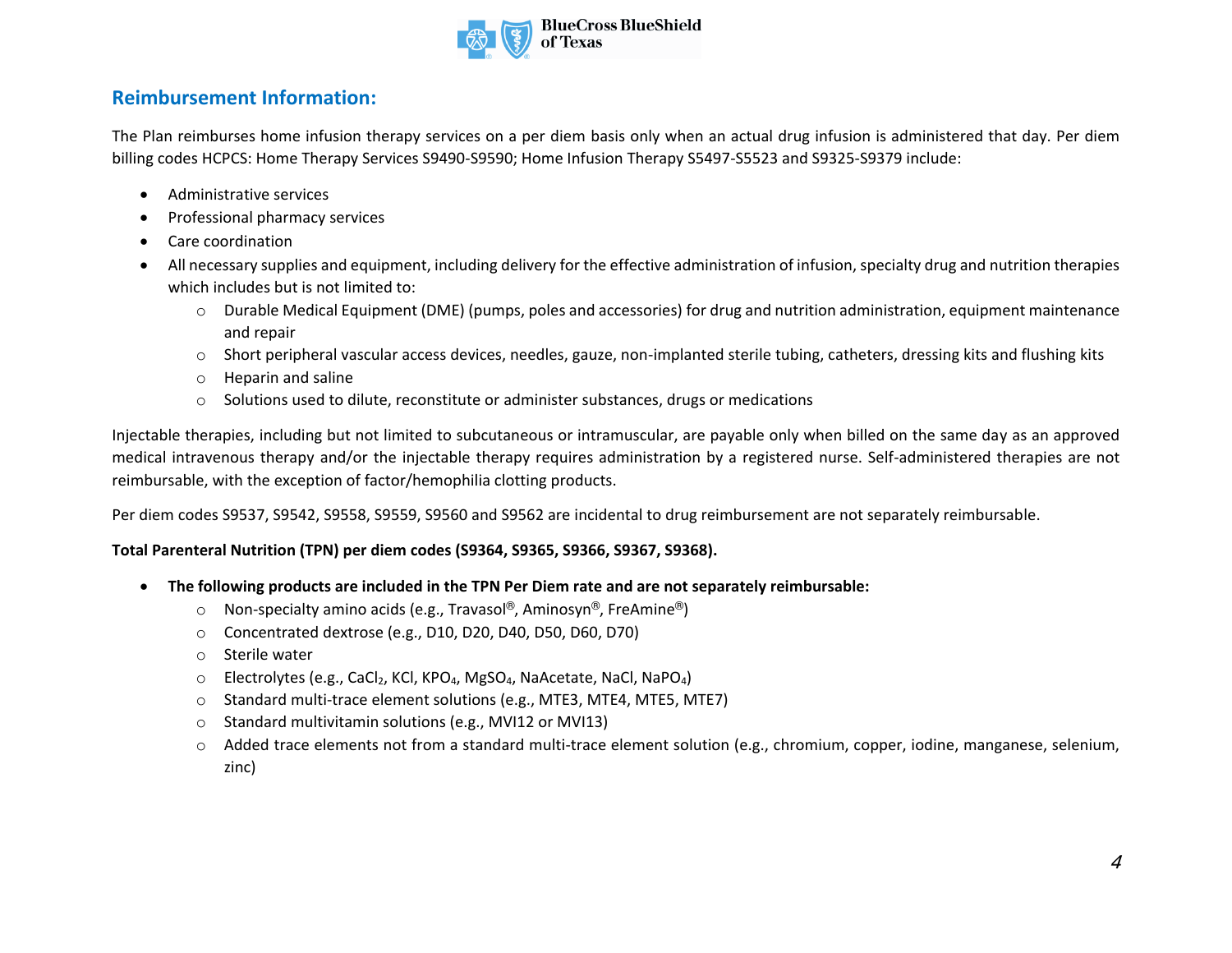

- **The following products are not included in the TPN Per Diem and may be billed and reimbursed separately:**
	- o Specialty amino acids for renal failure (e.g., Aminosyn-RF®, Aminess®, NephrAmine®, RenAmin®)
	- $\circ$  Specialty amino acids with concentrations of 15% and above when medically necessary for fluid restricted patients (e.g., Aminosyn® 15%, Clinisol® 15%, Novamine® 15%, Prosol® 20%, Plenamine® 15%).
	- $\circ$  Specialty amino acids for hepatic failure (e.g., HepatAmine®, Hepatasol® 8%)
	- o Specialty amino acids for high stress conditions (e.g., Aminosyn-HBC®, BranchAmin®, FreAmin®, Freamine HBC®, Premasol®, TrophAmine®)
	- o Lipids (e.g., Intralipid®, Liposyn®, Smoflipid®, Omegaven®)
	- o Added vitamins not from a standard multivitamin solution (e.g., folic acid, vitamin C, vitamin K)
	- o Products servicing non-nutritional services (e.g., insulin, iron dextran, famotidine, octreotide, ondansetron)

#### **Examples:** For purpose of demonstration, the following examples are provided:

| <b>Prescribed Therapy</b>          | Units of Service |
|------------------------------------|------------------|
|                                    |                  |
| Infusion every 4 hours for 7 days  |                  |
| Infusion every 8 hours for 7 days  |                  |
| Infusion every 12 hours for 7 days |                  |
| Infusion every 24 hours for 7 days |                  |
| Infusion every 10 days for 30 days |                  |
| Infusion once per week             | 1 (per week)     |
| Infusion once per month            | 1 (per month)    |

#### **HOME INFUSION MODIFIERS**

The per diem HCPCS code must be billed on the same claim as the corresponding drug for the same dates of service. Modifiers **SH** (second concurrently administered infusion therapy) and **SJ** (third or more concurrently administered infusion therapy) must be indicated with the HCPCS code, as appropriate.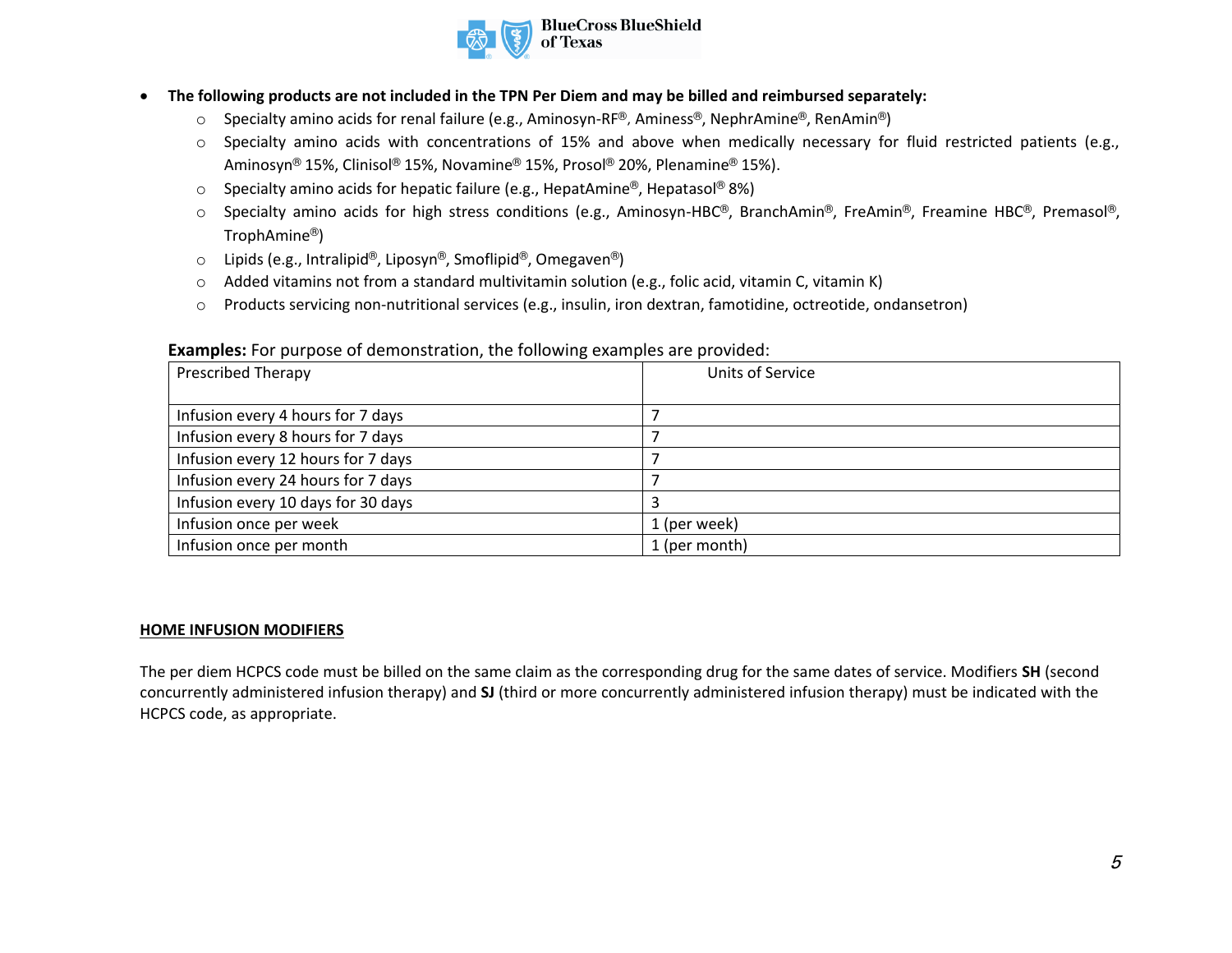

### **HOME INFUSION CODES**

**Listing and defining codes does not constitute a statement of coverage or reimbursement.**

| <b>HCPCS</b> | <b>DESCRIPTION</b>                                                                                                                                                                                                                                                                                                                                                                                                  |
|--------------|---------------------------------------------------------------------------------------------------------------------------------------------------------------------------------------------------------------------------------------------------------------------------------------------------------------------------------------------------------------------------------------------------------------------|
| G0068        | Professional services for the administration of anti-infective, pain<br>management, chelation, pulmonary hypertension, inotropic, or other<br>intravenous infusion drug or biological (excluding chemotherapy or other<br>highly complex drug or biological) for each infusion drug administration<br>calendar day in the individual's home, each 15 minutes                                                        |
| G0069        | Professional services for the administration of subcutaneous<br>immunotherapy or other subcutaneous infusion drug or biological for each<br>infusion drug administration calendar day in the individual's home, each 15<br>minutes                                                                                                                                                                                  |
| G0070        | Professional services for the administration of intravenous chemotherapy or<br>other intravenous highly complex drug or biological infusion for each<br>infusion drug administration calendar day in the individual's home, each 15<br>minutes                                                                                                                                                                      |
| G0088        | Professional services, initial visit, for the administration of anti-infective,<br>pain management, chelation, pulmonary hypertension, inotropic, or other<br>intravenous infusion drug or biological (excluding chemotherapy or other<br>highly complex drug or biological) for each infusion drug administration<br>calendar day in the individual's home, each 15 minutes                                        |
| G0089        | Professional services, initial visit, for the administration of subcutaneous<br>immunotherapy or other subcutaneous infusion drug or biological for each<br>infusion drug administration calendar day in the individual's home, each 15<br>minutes                                                                                                                                                                  |
| G0090        | Professional services, initial visit, for the administration of intravenous<br>chemotherapy or other highly complex infusion drug or biological for each<br>infusion drug administration calendar day in the individual's home, each 15<br>minutes                                                                                                                                                                  |
| G0498        | Chemotherapy administration, intravenous infusion technique; initiation of<br>infusion in the office/clinic setting using office/clinic pump/supplies, with<br>continuation of the infusion in the community setting (e.g., home,<br>domiciliary, rest home or assisted living) using a portable pump provided by<br>the office/clinic, includes follow up office/clinic visit at the conclusion of<br>the infusion |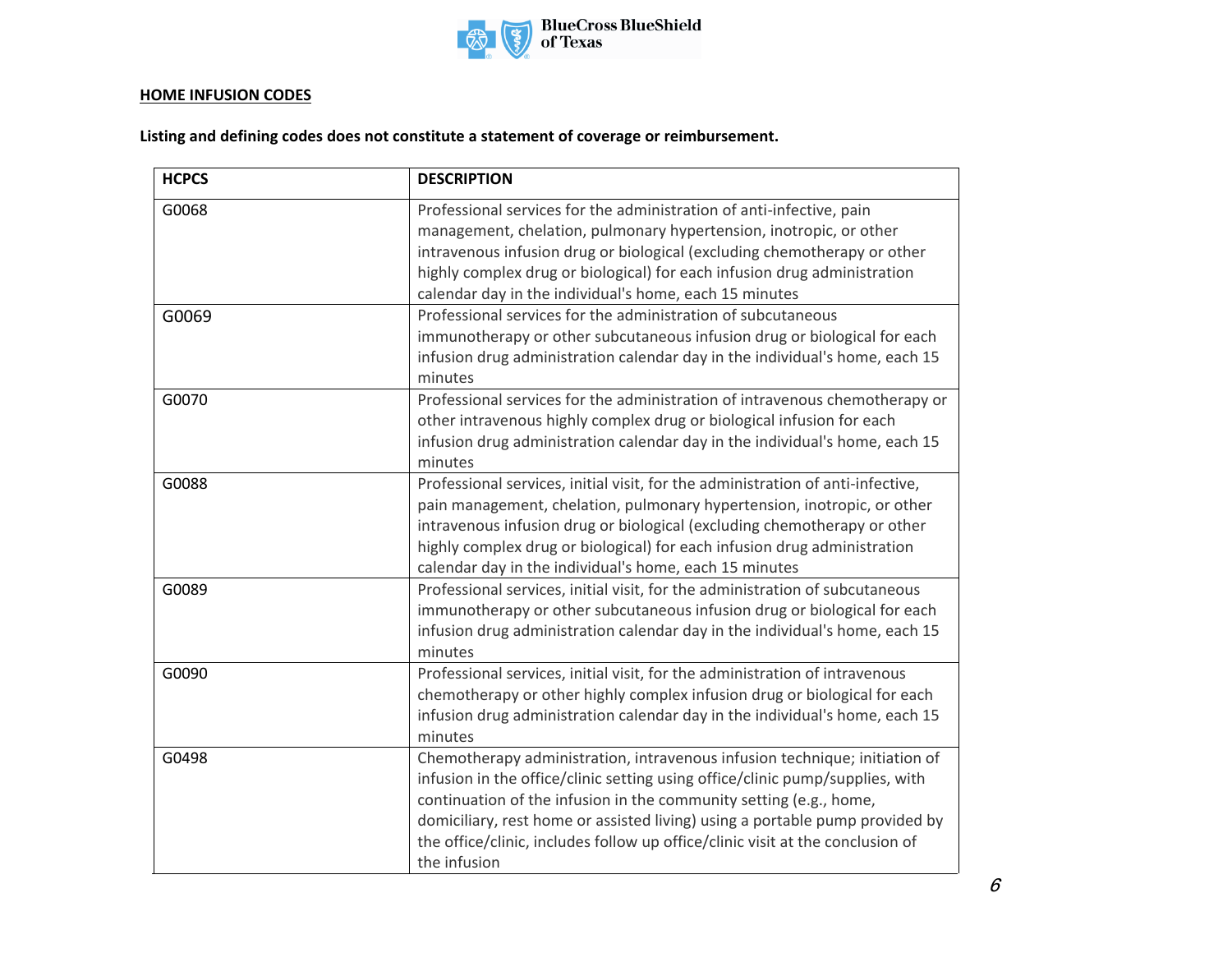

| <b>HCPCS</b> | <b>DESCRIPTION</b>                                                                                                                                                                                                                                                            |
|--------------|-------------------------------------------------------------------------------------------------------------------------------------------------------------------------------------------------------------------------------------------------------------------------------|
| S9325        | Home infusion therapy, pain mgmt infusion; administrative services,<br>professional pharmacy services, care coordination, and all necessary<br>supplies and equipment, (drugs and nursing visits coded separately), per<br>diem                                               |
| S9326        | Home infusion therapy, continuous (24 hrs or more) pain mgmt infusion;<br>administrative services, professional pharmacy services, care coordination,<br>and all necessary supplies and equipment, (drugs and nursing visits coded<br>separately), per diem                   |
| S9327        | Home infusion therapy, intermittent (less than 24 hrs) pain mgmt infusion;<br>administrative services, professional pharmacy services, care coordination,<br>and all necessary supplies and equipment, (drugs and nursing visits coded<br>separately), per diem               |
| S9328        | Home infusion therapy, implanted pump pain mgmt infusion; administrative<br>services, professional pharmacy services, care coordination, and all<br>necessary supplies and equipment, (drugs and nursing visits coded<br>separately), per diem                                |
| S9329        | Home infusion therapy, chemotherapy infusion; administrative services,<br>professional pharmacy services, care coordination, and all necessary<br>supplies and equipment, (drugs and nursing visits coded separately), per<br>diem (do not use this code with s9330 or s9331) |
| S9330        | Home infusion therapy, continuous (24 hrs or more) chemotherapy infusion;<br>administrative services, professional pharmacy services, care coordination,<br>and all necessary supplies and equipment, (drugs and nursing visits coded<br>separately), per diem                |
| S9331        | Home infusion therapy, intermittent (less than 24 hrs) chemotherapy<br>infusion; administrative services, professional pharmacy services, care<br>coordination, and all necessary supplies and equipment, (drugs and nursing<br>visits coded separately), per diem            |
| S9335        | Home infusion therapy, hemodialysis; administrative services, professional<br>pharmacy services, care coordination, and all necessary supplies and<br>equipment, (drugs and nursing visits coded separately), per diem                                                        |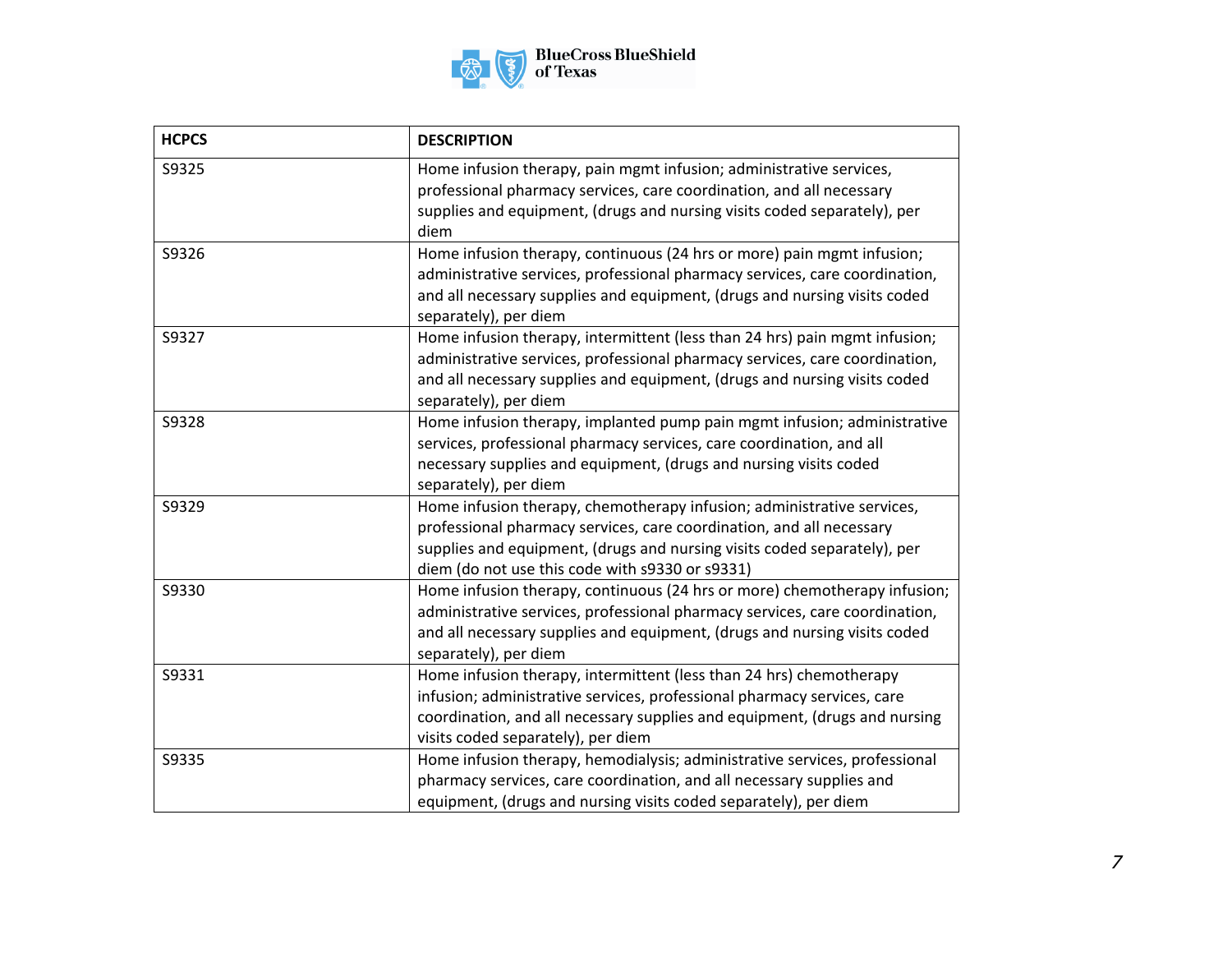

| S9336 | Home infusion therapy, continuous anticoagulant infusion therapy (e.g.         |
|-------|--------------------------------------------------------------------------------|
|       | heparin), administrative services, professional pharmacy services, care        |
|       | coordination, and all necessary supplies and equipment, (drugs and nursing     |
|       | visits coded separately), per diem                                             |
| S9338 | Home infusion therapy, immunotherapy, administrative services,                 |
|       | professional pharmacy services, care coordination, and all necessary           |
|       | supplies and equipment, (drugs and nursing visits coded separately), per       |
|       | diem                                                                           |
| S9339 | Home infusion therapy, peritoneal dialysis, administrative services,           |
|       | professional pharmacy services, care coordination, and all necessary           |
|       | supplies and equipment, (drugs and nursing visits coded separately), per       |
|       | diem                                                                           |
| S9340 | Home infusion therapy, enteral nutrition, administrative services,             |
|       | professional pharmacy services, care coordination, and all necessary           |
|       | supplies and equipment, (enteral formula and nursing visits coded              |
|       | separately), per diem                                                          |
| S9341 | Home infusion therapy, enteral nutrition via gravity, administrative services, |
|       | professional pharmacy services, care coordination, and all necessary           |
|       | supplies and equipment, (enteral formula and nursing visits coded              |
|       | separately), per diem                                                          |
| S9342 | Home infusion therapy, enteral nutrition via pump, administrative services,    |
|       | professional pharmacy services, care coordination, and all necessary           |
|       | supplies and equipment, (enteral formula and nursing visits coded              |
|       | separately), per diem                                                          |
| S9343 | Home infusion therapy, enteral nutrition via bolus, administrative services,   |
|       | professional pharmacy services, care coordination, and all necessary           |
|       | supplies and equipment, (enteral formula and nursing visits coded              |
|       | separately), per diem                                                          |
| S9345 | Home infusion therapy, anti-hemophilic agent infusion therapy (e.g. factor     |
|       | viii), administrative services, professional pharmacy services, care           |
|       | coordination, and all necessary supplies and equipment, (drugs and nursing     |
|       | visits coded separately), per diem                                             |
| S9346 | Home infusion therapy, alpha-1-proteinase inhibitor (e.g., prolastin),         |
|       | administrative services, professional pharmacy services, care coordination,    |
|       | and all necessary supplies and equipment, (drugs and nursing visits coded      |
|       | separately), per diem                                                          |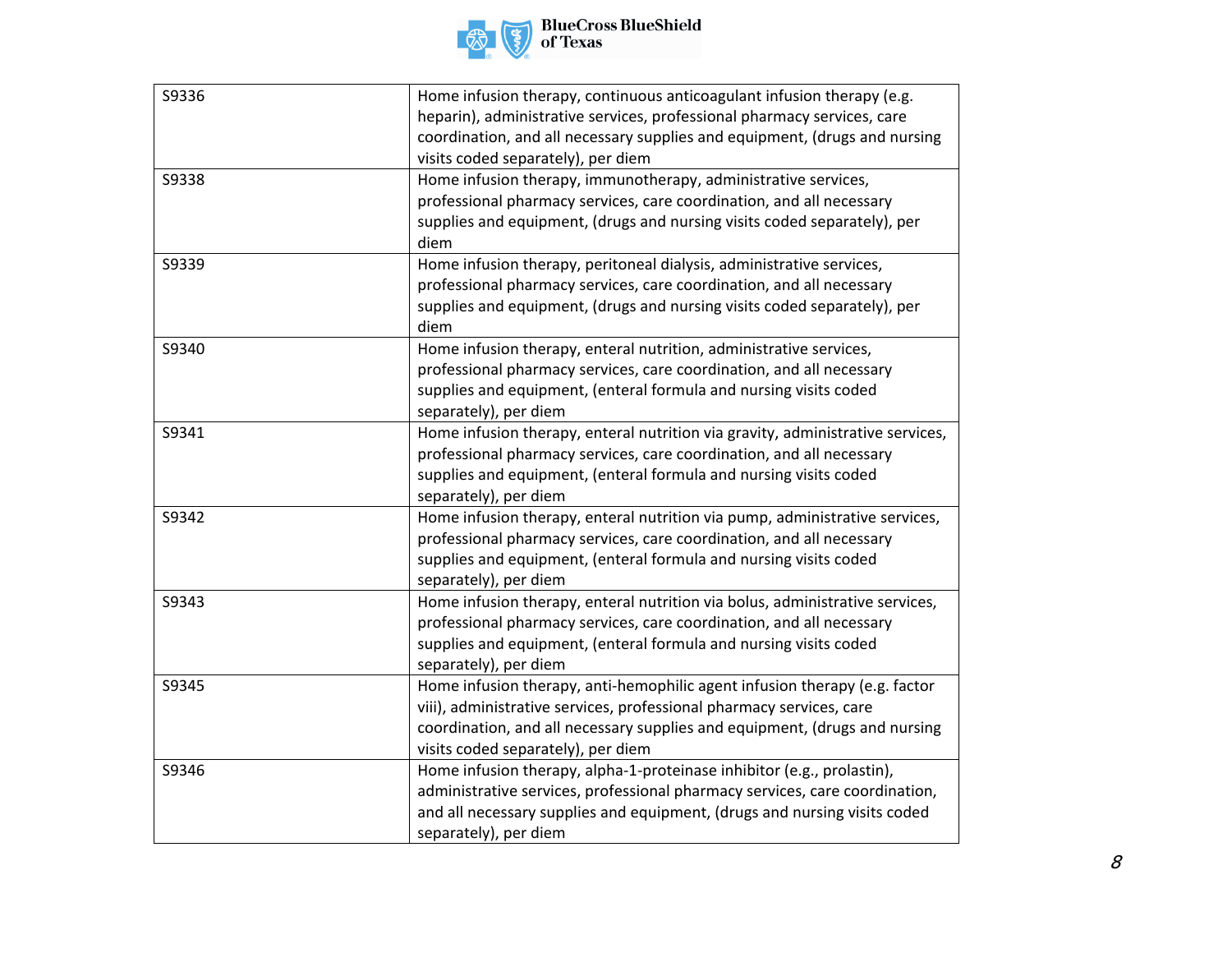

| S9347 | Home infusion therapy, uninterrupted, long-term, controlled rate             |
|-------|------------------------------------------------------------------------------|
|       | intravenous or subcutaneous infusion therapy (e.g. epoprostenol);            |
|       | administrative services, professional pharmacy services, care coordination,  |
|       | and all necessary supplies and equipment, (drugs and nursing visits coded    |
|       | separately), per diem                                                        |
| S9348 | Home infusion therapy, sympathomimetic/inotropic agent infusion therapy      |
|       | (e.g. dobutamine); administrative services, professional pharmacy services,  |
|       | care coordination, and all necessary supplies and equipment, (drugs and      |
|       | nursing visits coded separately), per diem                                   |
| S9349 | Home infusion therapy, tocolytic infusion therapy; administrative services,  |
|       | professional pharmacy services, care coordination, and all necessary         |
|       | supplies and equipment, (drugs and nursing visits coded separately), per     |
|       | diem                                                                         |
| S9351 | Home infusion therapy, continuous or intermittent antiemetic infusion        |
|       | therapy, administrative services, professional pharmacy services, care       |
|       | coordination, and all necessary supplies and equipment, (drugs and nursing   |
|       | visits coded separately), per diem                                           |
| S9353 | Home infusion therapy, continuous insulin infusion therapy, administrative   |
|       | services, professional pharmacy services, care coordination, and all         |
|       | necessary supplies and equipment, (drugs and nursing visits coded            |
|       | separately), per diem                                                        |
| S9355 | Home infusion therapy, chelation therapy, administrative services,           |
|       | professional pharmacy services, care coordination, and all necessary         |
|       | supplies and equipment, (drugs and nursing visits coded separately), per     |
|       | diem                                                                         |
| S9357 | Home infusion therapy, enzyme replacement intravenous therapy; (e.g.         |
|       | imiglucerase); administrative services, professional pharmacy services, care |
|       | coordination, and all necessary supplies and equipment, (drugs and nursing   |
|       | visits coded separately), per diem                                           |
| S9359 | Home infusion therapy, anti-tumor necrosis factor intravenous therapy; (e.g. |
|       | infliximab); administrative services, professional pharmacy services, care   |
|       | coordination, and all necessary supplies and equipment, (drugs and nursing   |
|       | visits coded separately), per diem                                           |
| S9361 | Home infusion therapy, diuretic intravenous therapy; administrative          |
|       | services, professional pharmacy services, care coordination, and all         |
|       | necessary supplies and equipment, (drugs and nursing visits coded            |
|       | separately), per diem                                                        |
|       |                                                                              |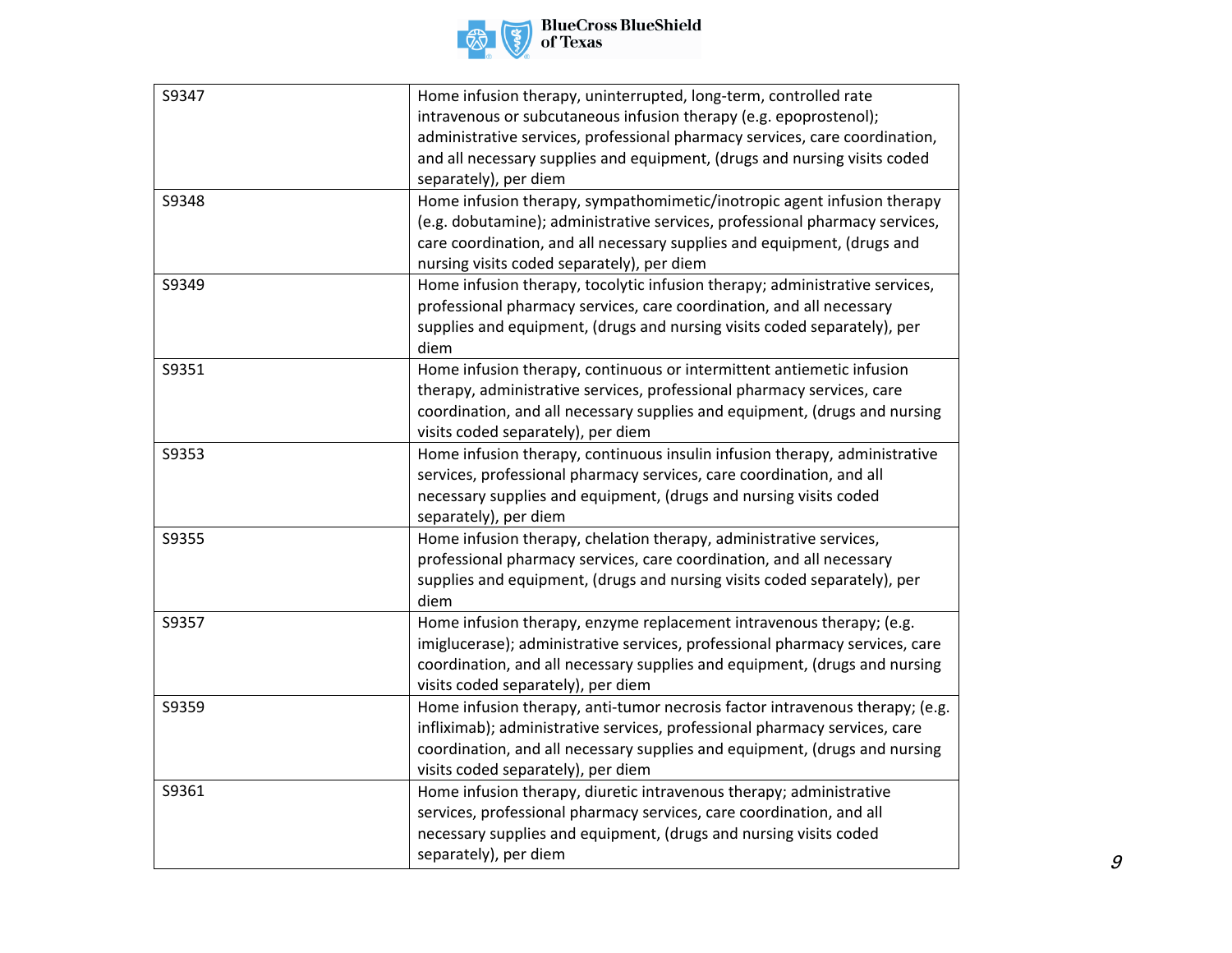

| S9363 | Home infusion therapy, anti-spasmotic therapy; administrative services,<br>professional pharmacy services, care coordination, and all necessary<br>supplies and equipment, (drugs and nursing visits coded separately), per<br>diem                                                                                                                                                                                                  |
|-------|--------------------------------------------------------------------------------------------------------------------------------------------------------------------------------------------------------------------------------------------------------------------------------------------------------------------------------------------------------------------------------------------------------------------------------------|
| S9364 | Home infusion therapy, total parenteral nutrition (tpn); administrative<br>services, professional pharmacy services, care coordination, and all<br>necessary supplies and equipment, including standard tpn formula (lipids,<br>specialty amino acid formulas, drugs other than in standard formula and<br>nursing visits coded separately), per diem (do not use with home infusion<br>codes s9365-s9368 using daily volume scales) |
| S9365 | Home infusion therapy, total parenteral nutrition (tpn); one liter per day,<br>administrative services, professional pharmacy services, care coordination,<br>and all necessary supplies and equipment, including standard tpn formula<br>(lipids, specialty amino acid formulas, drugs other than in standard formula<br>and nursing visits coded separately), per diem                                                             |
| S9366 | Home infusion therapy, total parenteral nutrition (tpn); more than one liter<br>but no more than two liters per day, administrative services, professional<br>pharmacy services, care coordination, and all necessary supplies and<br>equipment, including standard tpn formula (lipids, specialty amino acid<br>formulas, drugs other than in standard formula and nursing visits coded<br>separately), per diem                    |
| S9367 | Home infusion therapy, total parenteral nutrition (tpn); more than two liters<br>but no more than three liters per day, administrative services, professional<br>pharmacy services, care coordination, and all necessary supplies and<br>equipment, including standard tpn formula (lipids, specialty amino acid<br>formulas, drugs other than in standard formula and nursing visits coded<br>separately), per diem                 |
| S9368 | Home infusion therapy, total parenteral nutrition (tpn); more than three<br>liters per day, administrative services, professional pharmacy services, care<br>coordination, and all necessary supplies and equipment, including standard<br>tpn formula (lipids, specialty amino acid formulas, drugs other than in<br>standard formula and nursing visits coded separately), per diem                                                |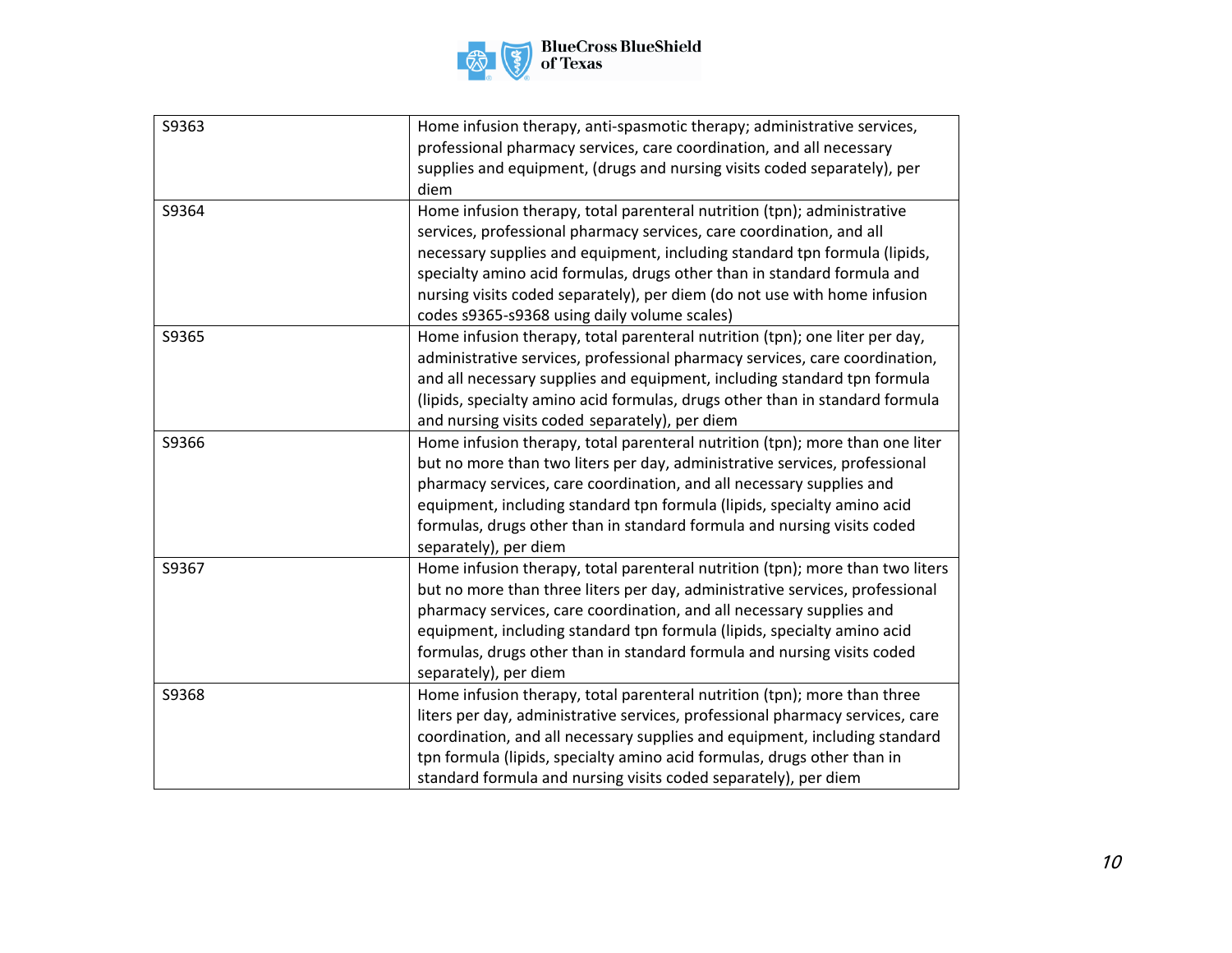

| S9370 | Home therapy, intermittent anti-emetic injection therapy; administrative     |
|-------|------------------------------------------------------------------------------|
|       | services, professional pharmacy services, care coordination, and all         |
|       | necessary supplies and equipment, (drugs and nursing visits coded            |
|       | separately), per diem                                                        |
| S9372 | Home therapy, intermittent anticoagulant injection therapy (e.g. heparin);   |
|       | administrative services, professional pharmacy services, care coordination,  |
|       | and all necessary supplies and equipment, (drugs and nursing visits coded    |
|       | separately), per diem (do not use this code for flushing of infusion devices |
|       | with heparin to maintain patency)                                            |
| S9373 | Home therapy, intermittent hydration therapy; administrative services,       |
|       | professional pharmacy services, care coordination, and all necessary         |
|       | supplies and equipment, (drugs and nursing visits coded separately), per     |
|       | diem (do not use with hydration therapy codes s9374-s9377 using daily        |
|       | volume scales)                                                               |
| S9374 | Home infusion therapy, hydration therapy; one liter per day, administrative  |
|       | services, professional pharmacy services, care coordination, and all         |
|       | necessary supplies and equipment, (drugs and nursing visits coded            |
|       | separately), per diem                                                        |
| S9375 | Home infusion therapy, hydration therapy; more than one liter but no more    |
|       | than two liters per day, administrative services, professional pharmacy      |
|       | services, care coordination, and all necessary supplies and equipment,       |
|       | (drugs and nursing visits coded separately), per diem                        |
| S9376 | Home infusion therapy, hydration therapy; more than two liters but no        |
|       | more than three liters per day, administrative services, professional        |
|       | pharmacy services, care coordination, and all necessary supplies and         |
|       | equipment, (drugs and nursing visits coded separately), per diem             |
| S9377 | Home infusion therapy, hydration therapy; more than three liters per day,    |
|       | administrative services, professional pharmacy services, care coordination,  |
|       | and all necessary supplies and equipment, (drugs and nursing visits coded    |
|       | separately), per diem                                                        |
| S9379 | Home infusion therapy, infusion therapy, not otherwise classified;           |
|       | administrative services, professional pharmacy services, care coordination,  |
|       | and all necessary supplies and equipment, (drugs and nursing visits coded    |
|       | separately), per diem                                                        |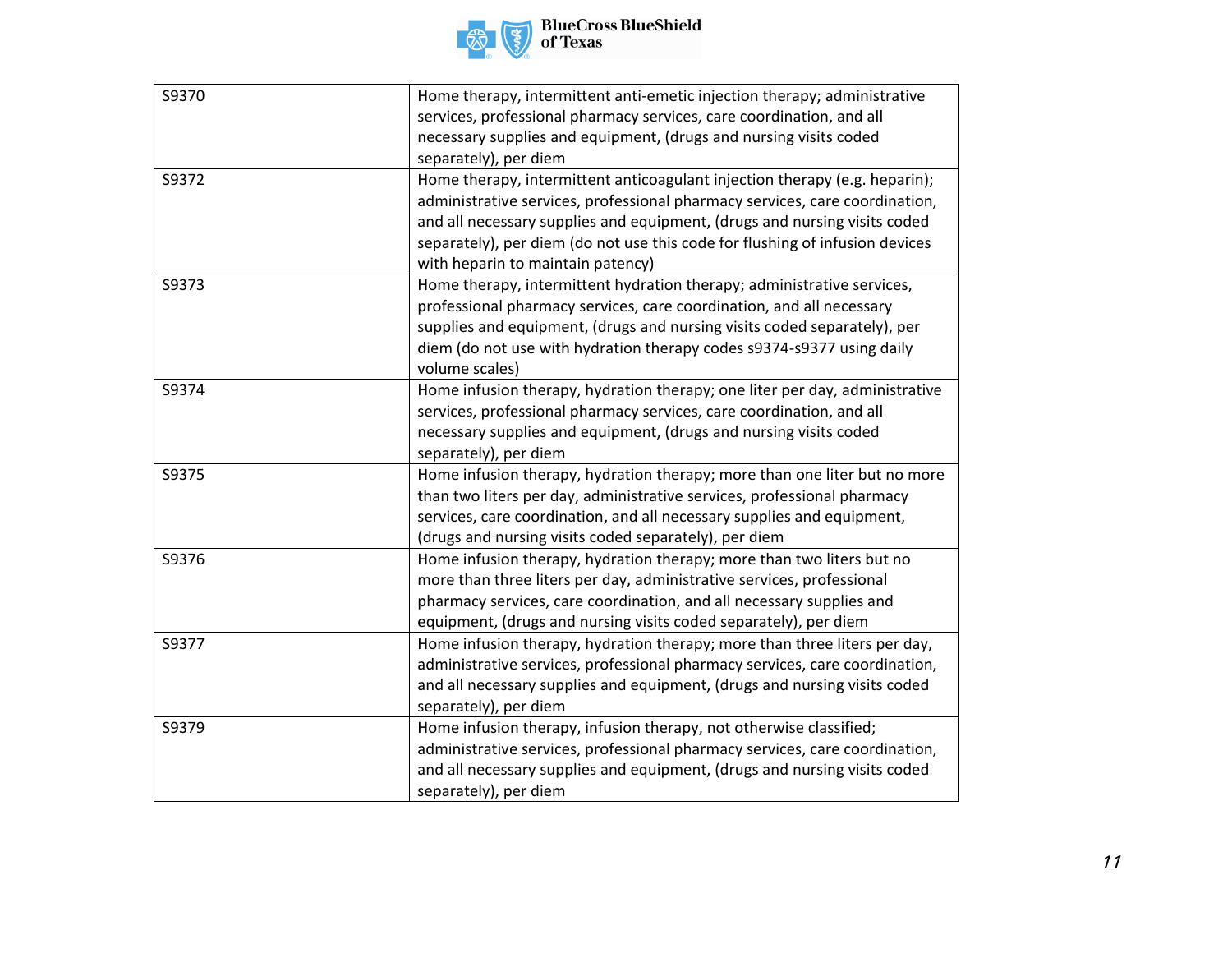

| S9490 | Home infusion therapy, corticosteroid infusion; administrative services,     |
|-------|------------------------------------------------------------------------------|
|       | professional pharmacy services, care coordination, and all necessary         |
|       | supplies and equipment, (drugs and nursing visits coded separately), per     |
|       | diem                                                                         |
| S9494 | Home infusion therapy, antibiotic, antiviral, or antifungal therapy;         |
|       | administrative services, professional pharmacy services, care coordination,  |
|       | and all necessary supplies and equipment, (drugs and nursing visits coded    |
|       | separately), per diem (do not use this code with home infusion codes for     |
|       | hourly dosing schedules s9497-s9504)                                         |
| S9497 | Home infusion therapy, antibiotic, antiviral, or antifungal therapy; once    |
|       | every 3 hours; administrative services, professional pharmacy services, care |
|       | coordination, and all necessary supplies and equipment, (drugs and nursing   |
|       | visits coded separately), per diem                                           |
| S9500 | Home infusion therapy, antibiotic, antiviral, or antifungal therapy; once    |
|       | every 24 hours; administrative services, professional pharmacy services,     |
|       | care coordination, and all necessary supplies and equipment, (drugs and      |
|       | nursing visits coded separately), per diem                                   |
| S9501 | Home infusion therapy, antibiotic, antiviral, or antifungal therapy; once    |
|       | every 12 hours; administrative services, professional pharmacy services,     |
|       | care coordination, and all necessary supplies and equipment, (drugs and      |
|       | nursing visits coded separately), per diem                                   |
| S9502 | Home infusion therapy, antibiotic, antiviral, or antifungal therapy; once    |
|       | every 8 hours; administrative services, professional pharmacy services, care |
|       | coordination, and all necessary supplies and equipment, (drugs and nursing   |
|       | visits coded separately), per diem                                           |
| S9503 | Home infusion therapy, antibiotic, antiviral, or antifungal therapy; once    |
|       | every 6 hours; administrative services, professional pharmacy services, care |
|       | coordination, and all necessary supplies and equipment, (drugs and nursing   |
|       | visits coded separately), per diem                                           |
| S9504 | Home infusion therapy, antibiotic, antiviral, or antifungal therapy; once    |
|       | every 4 hours; administrative services, professional pharmacy services, care |
|       | coordination, and all necessary supplies and equipment, (drugs and nursing   |
|       | visits coded separately), per diem                                           |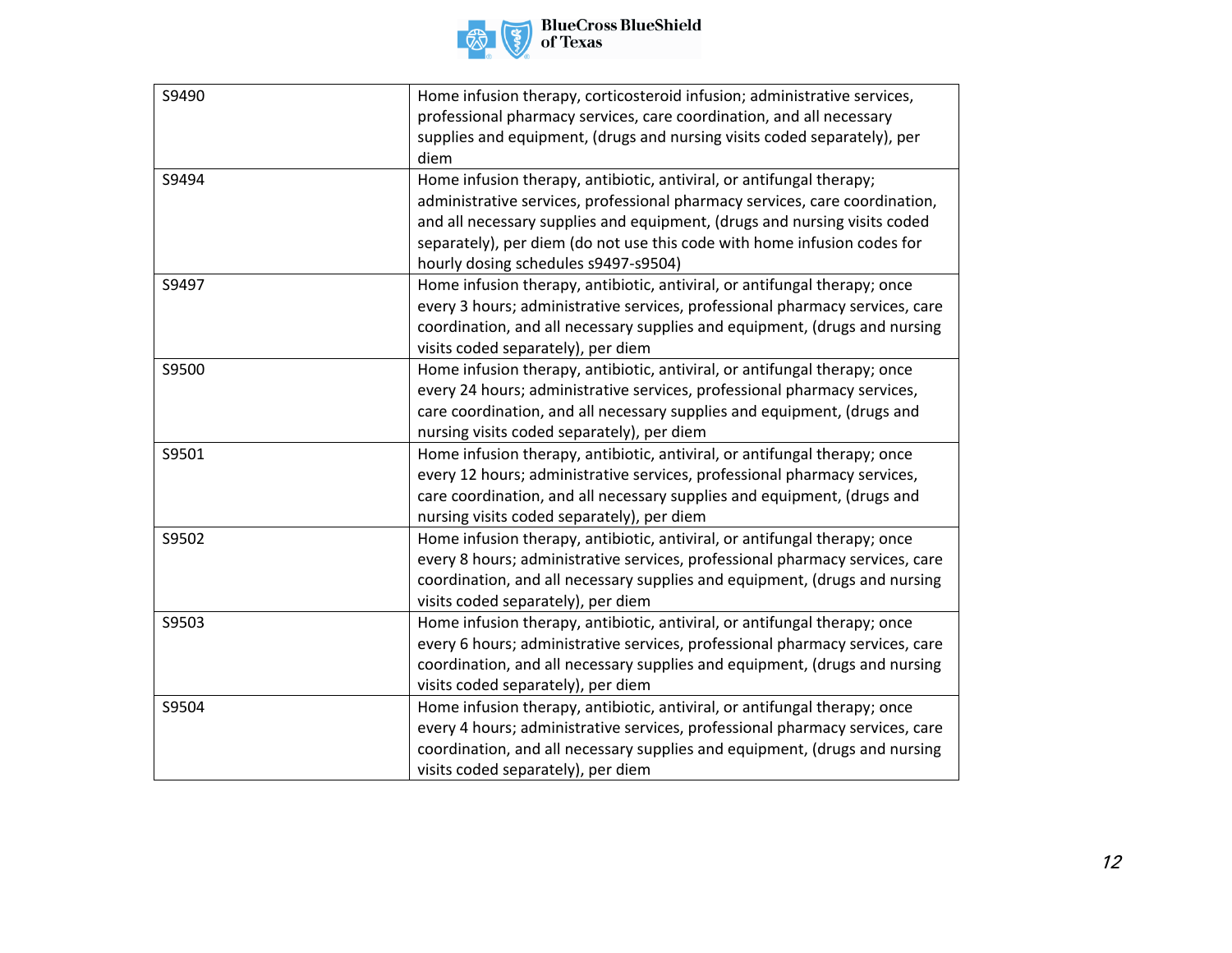

| S9537 | Home therapy; hematopoietic hormone injection therapy (e.g.                  |
|-------|------------------------------------------------------------------------------|
|       | erythropoietin, g-csf, gm-csf); administrative services, professional        |
|       | pharmacy services, care coordination, and all necessary supplies and         |
|       | equipment, (drugs and nursing visits coded separately), per diem             |
| S9538 | Home transfusion of blood product(s); administrative services, professional  |
|       | pharmacy services, care coordination, and all necessary supplies and         |
|       | equipment, (blood product(s), drugs and nursing visits coded separately),    |
|       | per diem                                                                     |
| S9542 | Home injectable therapy, not otherwise classified, including administrative  |
|       | services, professional pharmacy services, care coordination, and all         |
|       | necessary supplies and equipment, (drugs and nursing visits coded            |
|       | separately), per diem                                                        |
| S9558 | Home injectable therapy; growth hormone, including administrative            |
|       | services, professional pharmacy services, care coordination, and all         |
|       | necessary supplies and equipment, (drugs and nursing visits coded            |
|       | separately), per diem                                                        |
| S9559 | Home injectable therapy; interferon, including administrative services,      |
|       | professional pharmacy services, care coordination, and all necessary         |
|       | supplies and equipment, (drugs and nursing visits coded separately), per     |
|       | diem                                                                         |
| S9560 | Home injectable therapy; hormonal therapy (e.g. leuprolide, goserelin),      |
|       | including administrative services, professional pharmacy services, care      |
|       | coordination, and all necessary supplies and equipment, (drugs and nursing   |
|       | visits coded separately), per diem                                           |
| S9562 | Home injectable therapy; palivizumab, including administrative services,     |
|       | professional pharmacy services, care coordination, and all necessary         |
|       | supplies and equipment, (drugs and nursing visits coded separately), per     |
|       | diem                                                                         |
| S9590 | Home therapy, irrigation therapy (e.g., sterile irrigation of an organ or    |
|       | anatomical cavity); including administrative services, professional pharmacy |
|       | services, care coordination, and all necessary supplies and equipment,       |
|       | (drugs and nursing visits coded separately), per diem                        |
| S9810 | Home therapy; professional pharmacy services for provision of infusion,      |
|       | specialty drug administration, and/or disease state management, not          |
|       | otherwise classified, per hour (do not use this code with any per diem code) |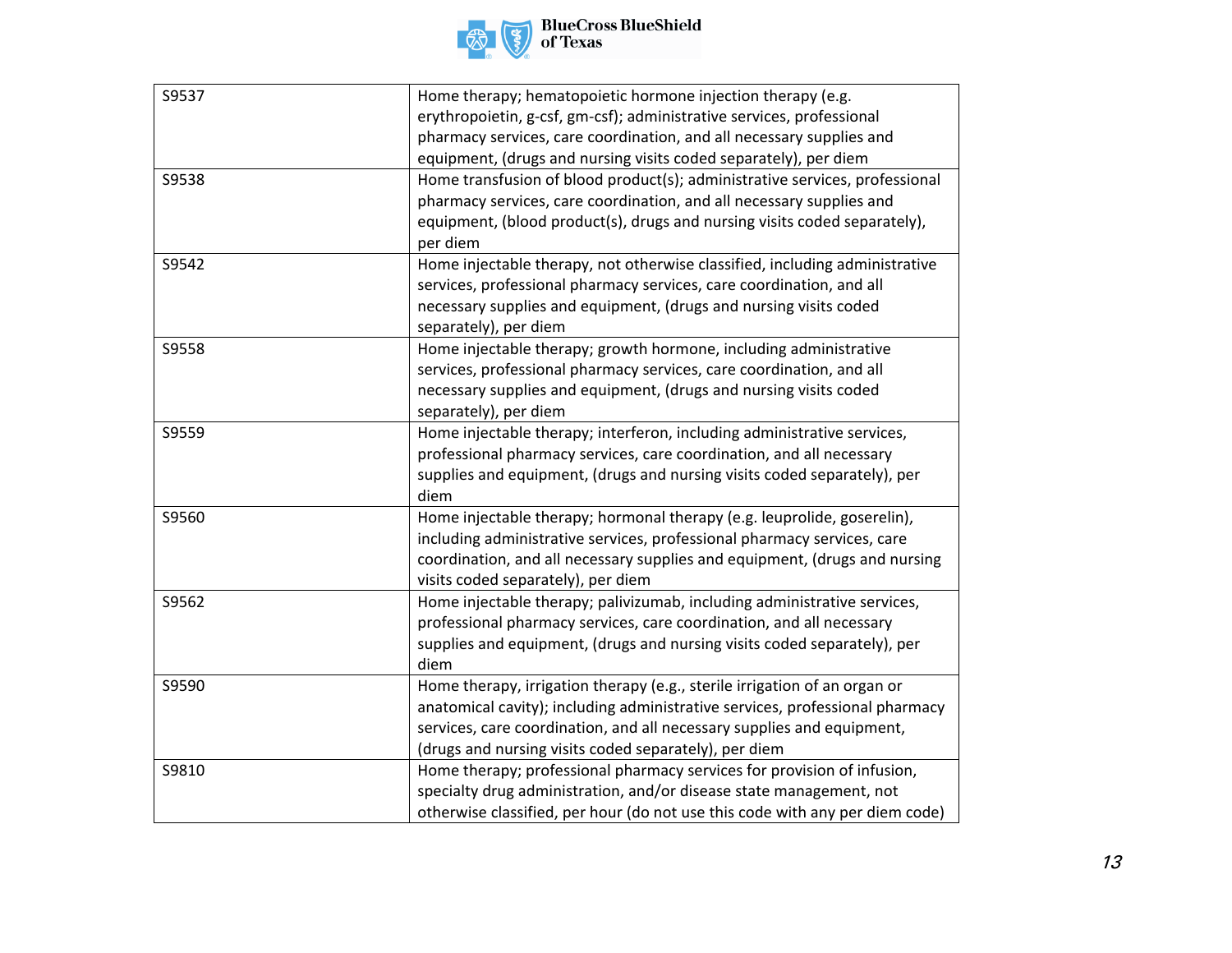

**Note: The billing of 99601 (HOME INFUSION VISIT 2 HRS) and 99602 (HOME INFUSION EACH ADDTL HR); each additional hour (List separately in addition to primary code for procedure), requires a qualified healthcare professional to administer.** 

#### **SUPPLY AND EQUIPMENT CODES**

The following table is a list of commonly seen supply and/or equipment codes and are subject to inclusion as a supply when billed with the Home Infusion S code. Supplies and equipment typically include DME (pumps, poles and accessories) for drug and nutrition administration equipment maintenance and repair (excluding patient owned equipment), short peripheral vascular access devices, needles, gauze, nonimplanted sterile tubing, catheters, dressing kits and other necessary supplies for the sale and effective administration of infusion, specialty drug and nutrition therapies.

| <b>HCPCS</b>  | <b>DESCRIPTION</b>                                                                     |
|---------------|----------------------------------------------------------------------------------------|
| A4206 - A8004 | Medical and surgical supplies                                                          |
|               | Implantable access catheter, (e.g. venous, arterial, epidural subarachnoid, or         |
| A4300         | peritoneal, etc.) External access                                                      |
|               | Implantable access total catheter, port/reservoir (e.g., venous, arterial, epidural    |
| A4301         | subarachnoid, or peritoneal, etc.)                                                     |
| A4305         | Disposable drug delivery system, flow rate of 50ml or greater per hour                 |
| A4306         | Disposable drug delivery system, flow rate of less than 50 ml per hour                 |
| A9270         | Non-covered item or service                                                            |
| A9900         | Miscellaneous dme supply, accessory, and/or service component of another hcpcs code    |
| A9999         | Miscellaneous dme supply or accessory, not otherwise classified                        |
| E0776         | Iv pole                                                                                |
| E0779         | Ambulatory infusion pump, mechanical, reusable, for infusion less than 8 hours         |
|               | Ambulatory infusion pump, single or multiple channels, electric or battery operated,   |
| E0780         | with administration equipment worn by patient                                          |
|               | Infusion pump, implantable, non-programmable (includes all components, e.g., pump,     |
| E0781         | catheter, connectors, etc.)                                                            |
|               | Infusion pump, implantable, programmable (includes all components, e.g., pump,         |
| E0782         | catheter, connectors, etc.)                                                            |
| E0783         | External ambulatory infusion pump, insulin                                             |
| E0784         | External ambulatory infusion pump, insulin                                             |
| E0785         | Implantable intraspinal (epidural/intrathecal) catheter used with implantable infusion |